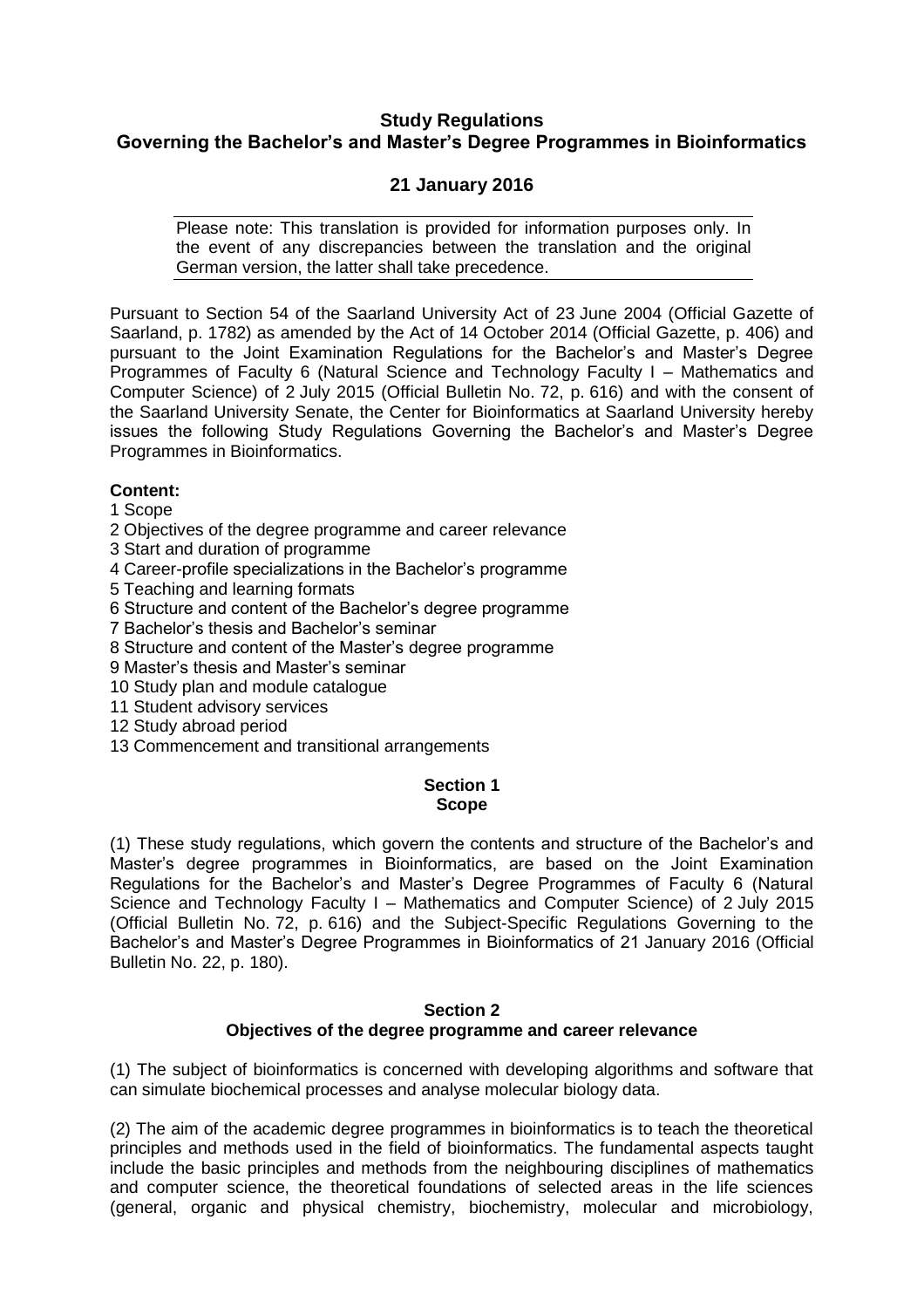pharmaceutical science, medicinal chemistry and biophysics). The compulsory practical skills classes in the areas of bioinformatics, computer science and the life sciences not only enable students to deepen the knowledge acquired in other modules, but also introduce them to practical career-relevant applications of the subject.

(3) The Bachelor's degree programme leads to an initial academic qualification with students on the programme acquiring the basic scientific concepts, knowledge and skills in the disciplines set out in Paragraph 2 above. The modular structure of the programme allows students to select one of the two areas of specialization described in detail in Section 4 below and thus to organize their degree to reflect their academic skills and interests.

(4) In the Master's degree programme, greater emphasis is placed on research. The objective of the Master's programme is to build on and strengthen the knowledge and skills acquired in the preceding Bachelor's degree and to prepare students so that they can take up challenging national and international research and development activities in the field of bioinformatics or can continue pursuing an academic career track in bioinformatics. Particular emphasis is placed on sharpening the students' methodological skills so that they are in a position to develop innovative new methods.

#### **Section 3 Start and duration of programme**

(1) Students can begin the Bachelor's and Master's programmes at the beginning of the winter or summer semester of each year.

(2) The curriculum in the Bachelor's programme is organized such that the programme can be completed in four semesters (standard period of study). The curriculum in the Master's programme is organized such that the programme can be completed in four semesters (standard period of study).

## **Section 4 Career-profile specializations in the Bachelor's programme**

The Bachelor's degree programme provides students with an initial academic grounding in the area of the biosciences (biochemistry, molecular biology, genetics, pharmaceutical science, biotechnology, etc.), as well as in computer science and mathematics, and enables students to acquire the basic scientific concepts, knowledge and skills of bioinformatics. Graduates from the Bachelor's programme are able to understand the problems and questions addressed in the biosciences and are equipped to tackle these problems by generating appropriate mathematical models and applying relevant scientific methods and programming techniques. The Bachelor's degree programme aims to prepare graduates for a career working in bioinformatics. For some graduates from the programme, their subsequent professional activity will involve applying existing bioinformatics software and tools in order to generate new biologically relevant knowledge (e.g. identifying new target molecules for treating certain diseases, identifying new leads in drug discovery and development, therapy optimization, etc.). For others, their work will involve developing and implementing new bioinformatics methods and tools. A distinction is therefore made between graduates who work as 'bioinformatics users' and those who are active as 'bioinformatics developers'. Users require greater knowledge of the life sciences and of the existing array of bioinformatics tools, whereas the developers need a deeper understanding of the methods of computer science and mathematics. The Bachelor of Science qualification can therefore be earned in one of two ways. The two areas of specialization are 'Computational Molecular Biology' ('CMB') and 'Bioinformatics' ('BI'). In CMB the focus is on methodological development, whereas BI focuses on the application of established techniques in bioinformatics. To enable students to structure the content of their degree course to better suit their preferred career path and to provide them with greater choice within the Bachelor's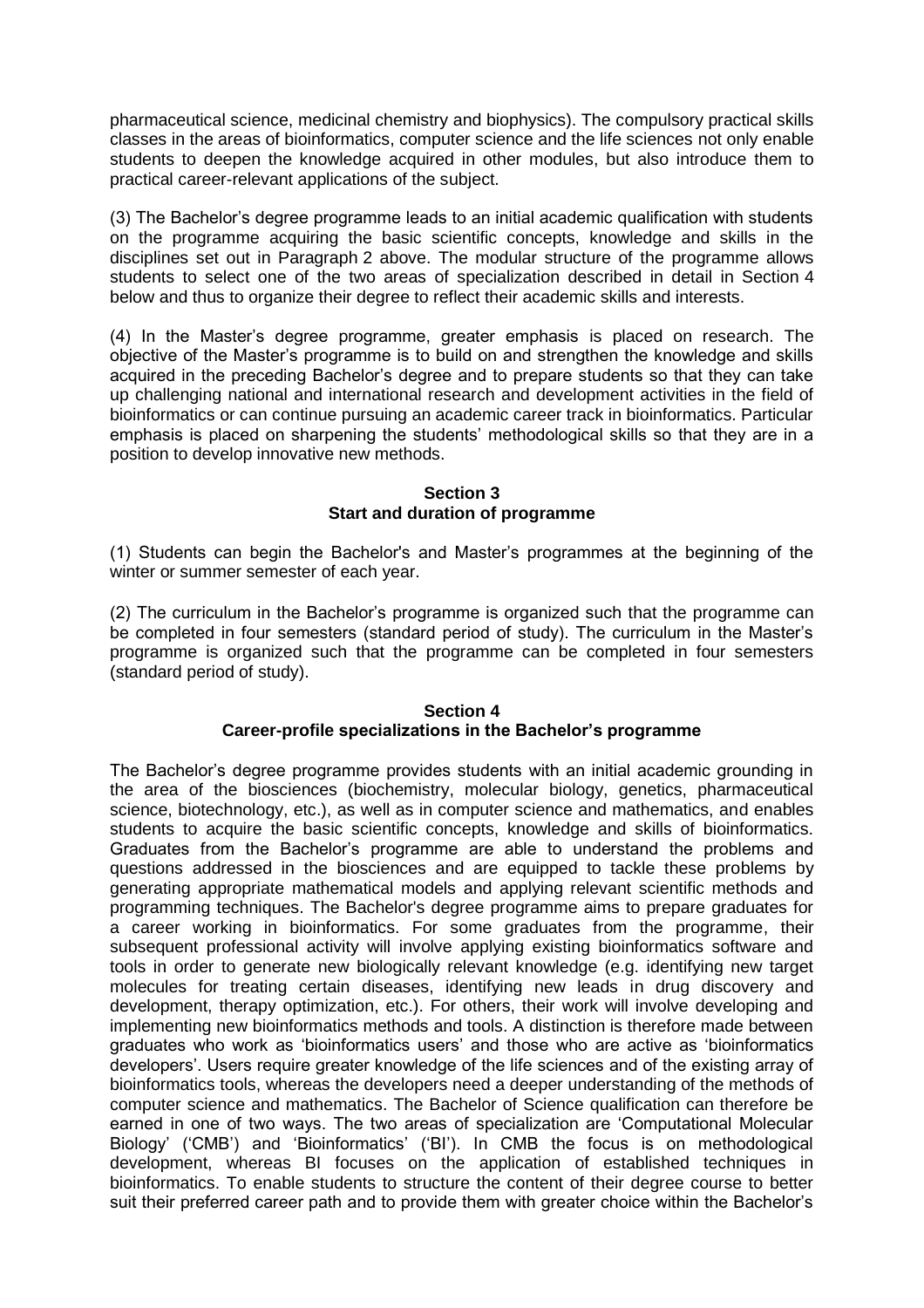programme, students in the second half of the programme can opt to earn more credits from modules in the biological categories or from those in the computer science / informatics categories. The first career-specialization profile (CMB) is designed for the 'bioinformatics user', while the second profile (BI) reflects that of the 'bioinformatics developer'. The latter is a more theoretical specialization and prepares graduates for an academic career in bioinformatics and for management positions in industry; it is therefore recommended for students seeking admission to the Master's programme in bioinformatics. For graduates from the Bachelor's programme who placed more emphasis on the biological aspects of bioinformatics but who wish to progress to a Master's degree programme, the recommendation is for them to pursue a Master's degree in an area such as biotechnology or drug design. By offering two career-specialization profiles, the Bachelor's programme not only fulfils the requirement that a Bachelor's qualification must enable graduates to be employed in a recognized professional field, it also provides students with greater choice by allowing them to structure their studies to reflect their interests (life sciences or IT) and skills.

#### **Section 5 Teaching and learning formats**

The curriculum content is taught using the following types of academic instruction:

- 1. Lectures ('L', standard class size = 100): Lectures serve to introduce a particular subject area and also provide an overview of the relevant theoretical concepts and principles, methodologies and skills, technologies and practical implementations that are common to the subject. Lecture courses provide suggestions for further reading on a topic and open the way to acquiring a deeper understanding of an area through subsequent exercise classes, practical assignments and self-directed study.
- 2. Exercise or problem-solving classes ('E', standard class size = 20): Exercise or problem-solving classes are small-group sessions used primarily to supplement and reinforce what was learned in the lectures. Students work on representative problems as this provides an opportunity for them to apply and deepen the knowledge they acquired in lectures, to assess their personal understanding of a specific area and to clarify any questions that they may have.
- 3. Introductory seminars and seminars ('S', standard class size = 15) provide an opportunity for students to broaden the knowledge and skills they have already acquired and to gain a deeper understanding of a particular area of research by participating in discussions, giving presentations or completing seminar assignments based on their study of the specialist literature and relevant academic sources. They also help students acquire the skills necessary for the effective oral and visual presentation of scientific and academic content and encourage students to engage in critical analysis and discussion of research results. A seminar may also include project-related work in areas of current scientific interest or debate. The deeper understanding of a particular field that students acquire through project-related work in the Bachelor's seminar may provide the basis for their Bachelor's thesis project.
- 4. Practical skills classes and project work ('P', standard class size = 15): Practical skills classes or projects offer a number of practical subject-related topics that introduce students to the specific approaches and methods used in a particular discipline or field of study. The relevant theoretical knowledge underlying a specific topic is acquired by attending lectures and studying the relevant scientific literature. An additional goal of the practical assignments is to provide students with the opportunity to gain practical experience with computer-aided methods. Projects tend to address interdisciplinary topics. Working on a topic offers students the opportunity to work in supervised groups to tackle specific assignments from the initial solution design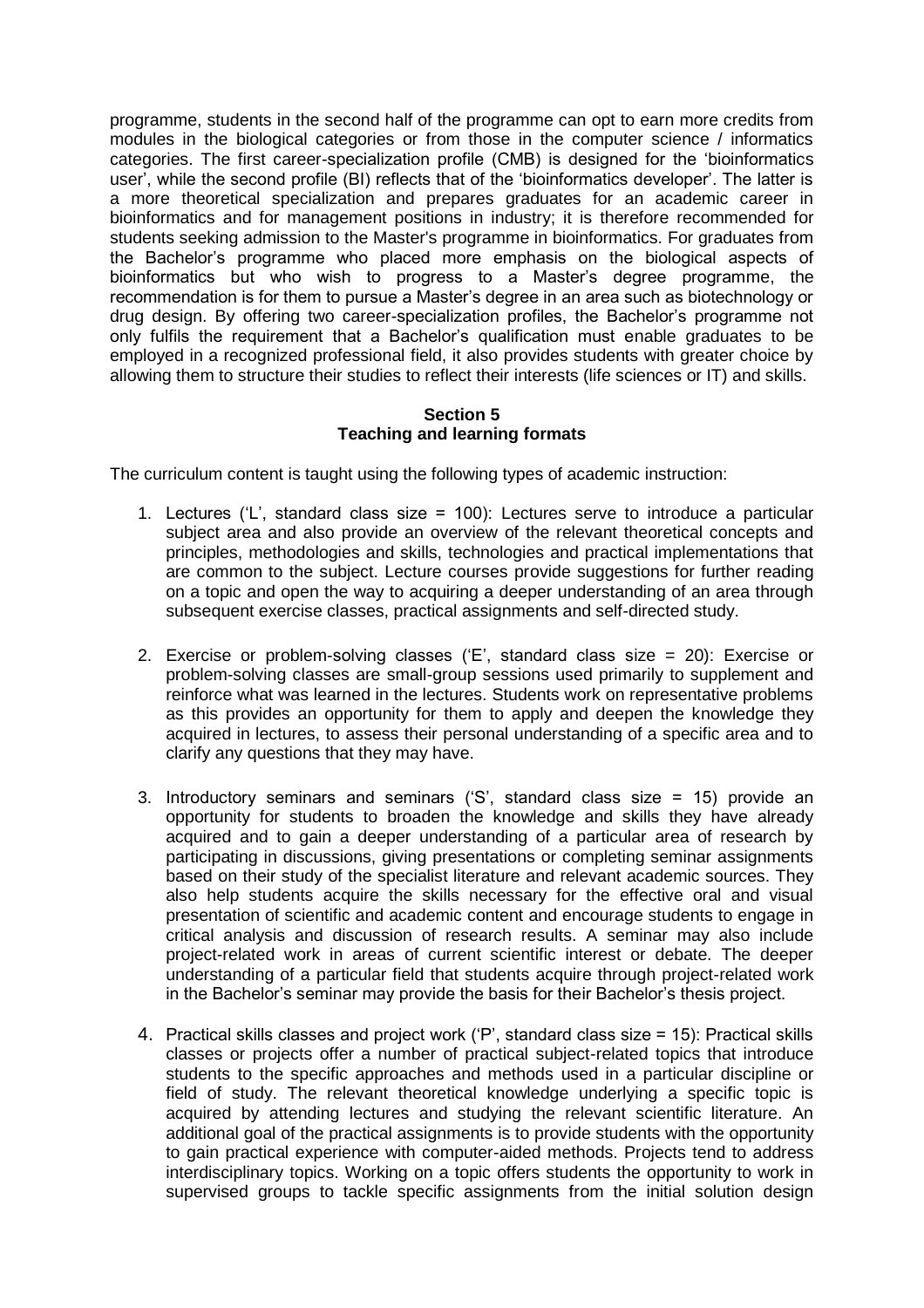concept through to its final practical implementation. Students learn about the relationships between theory and practice not only through their own independent study and research, but also through project-based teamwork. Participation in a particular practical skills class or project may be dependent on a student having first successfully completed a required course of lectures and exercise classes.

## **Section 6 Structure and content of the Bachelor's degree programme**

(1) To graduate from the programme, students shall earn a total of 180 credits (often referred to in Germany as 'credit points' or 'CPs') as defined by the European Credit Transfer System (ECTS). As a rule, students are required to earn 30 credits per semester.

(2) The curriculum and the coursework requirements in the Bachelor's programme are in the form of module elements or modules. Detailed information on the content of each module and the frequency with which they are offered is provided in the module catalogue. The table below lists every module element (lecture, exercise or problem-solving class, seminar, introductory seminar, practical skills class, and possible combinations thereof) with the corresponding number of credit hours per week and the associated student workload expressed in credits. The type of academic assessment or examination associated with each specific module element is also shown. The frequency with which the module elements are offered is specified in Section 7. The final column in the table 'Minimum credits required per category' shows the minimum number of credits that need to be earned in the relevant module category for each of the two areas of specialization 'CMB' and 'BI'. In the first module category, the numbers in parentheses represent the minimum number of credits that must be earned from introductory lectures in computer science.

| Module  | Title of module                                                 | hrs/wk       | <b>ECTS</b> | Type of   | Min. no. of credits per |        |  |
|---------|-----------------------------------------------------------------|--------------|-------------|-----------|-------------------------|--------|--|
| code    |                                                                 |              | credits     | examina   | category                |        |  |
|         |                                                                 |              |             | tion      |                         |        |  |
|         |                                                                 |              |             |           | <b>CMB</b>              | BI     |  |
|         | Lecture courses in fundamental areas of mathematics (graded)    |              |             |           |                         | 33(15) |  |
| $M-B-1$ | Mathematics for                                                 | L4 E2        |             | <b>FE</b> |                         |        |  |
|         | <b>Students of Computer</b>                                     |              |             |           |                         |        |  |
|         | Science 1                                                       |              |             |           |                         |        |  |
| $M-B-2$ | Mathematics for                                                 | <b>L4 E2</b> |             | <b>FE</b> |                         |        |  |
|         | <b>Students of Computer</b>                                     |              |             |           |                         |        |  |
|         | Science 2                                                       |              |             |           |                         |        |  |
| $M-B-3$ | Mathematics for                                                 | <b>L4 E2</b> |             | FE.       |                         |        |  |
|         | <b>Students of Computer</b>                                     |              |             |           |                         |        |  |
|         | Science 3                                                       |              |             |           |                         |        |  |
| $M-B-4$ | Analysis 1                                                      | <b>L4 E2</b> |             | FE.       |                         |        |  |
| $M-B-5$ | Linear Algebra 1                                                | L4 E2        |             | FE.       |                         |        |  |
|         | Lectures in Applied Mathematics (graded)                        |              |             |           |                         |        |  |
| $A-B-1$ | <b>Practical Mathematics</b>                                    | L4 E2        |             | <b>FE</b> |                         |        |  |
|         | 1                                                               |              |             |           |                         |        |  |
| $A-B-2$ | Statistics for                                                  | L1           |             | FE.       |                         |        |  |
|         | <b>Biologists</b>                                               |              |             |           |                         |        |  |
|         | Introductory lectures in computer science (graded)              |              |             |           |                         |        |  |
| $I-B-1$ | Programming 1                                                   | L4 E2        |             | FE.       |                         |        |  |
| $I-B-2$ | Programming 2                                                   | L4 E2        |             | <b>FE</b> |                         |        |  |
| $I-B-3$ | Fundamentals of                                                 | L4 E2        |             | FE.       |                         |        |  |
|         | <b>Theoretical Computer</b>                                     |              |             |           |                         |        |  |
|         | Science                                                         |              |             |           |                         |        |  |
| $I-B-4$ | Introduction to Data                                            | <b>L2 E2</b> |             | <b>FE</b> |                         |        |  |
|         | Structures and                                                  |              |             |           |                         |        |  |
|         | Algorithms                                                      |              |             |           |                         |        |  |
|         | Introductory lectures in chemistry and the biosciences (graded) | 12           | 12          |           |                         |        |  |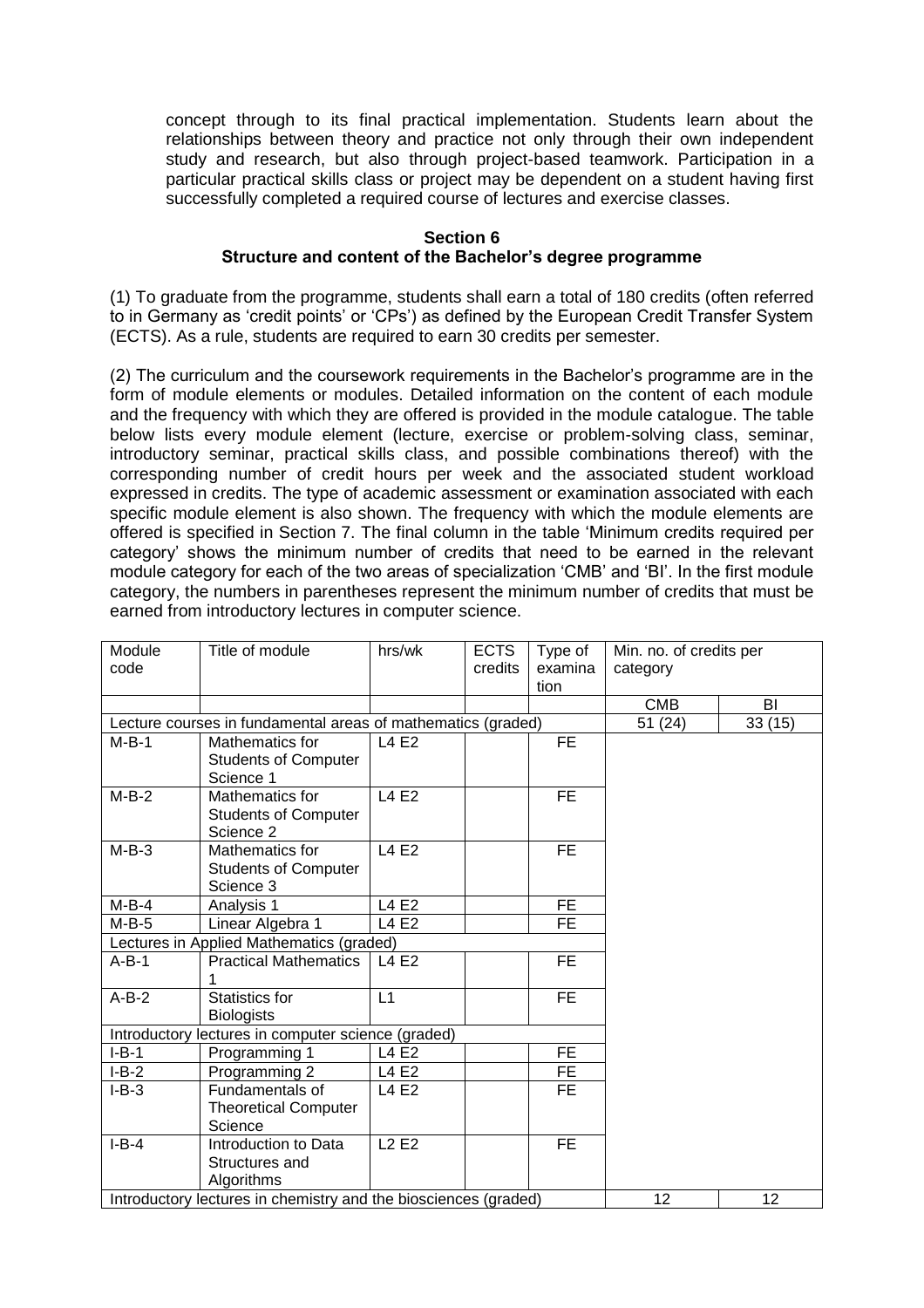| $C-B-1$  | <b>General Chemistry</b>                              | L5 (half a                    | <b>FE</b>       |     |     |
|----------|-------------------------------------------------------|-------------------------------|-----------------|-----|-----|
|          |                                                       | semester)                     |                 |     |     |
| $C-B-2$  | Molecular Biology                                     | L2                            | <b>FE</b>       |     |     |
| $C-B-3$  | Organic Chemistry                                     | L6 (half a                    | <b>FE</b>       |     |     |
|          | and Biochemistry                                      | semester)                     |                 |     |     |
| $C-B-4$  | Biochemistry                                          | L4                            | <b>FE</b>       |     |     |
|          | Lectures in chemistry and the biosciences (graded)    |                               |                 | 18  | 32  |
| $B-B-1$  | <b>Biopharmaceutics</b>                               | $L2$ E1                       | <b>FE</b>       |     |     |
| $B-B-2$  | and Drug Delivery<br><b>Biophysics</b>                | $\overline{L2}$               | <b>FE</b>       |     |     |
| $B-B-3$  | Introduction to                                       | L4                            | <b>FE</b>       |     |     |
|          | Genetics                                              |                               |                 |     |     |
| $B-B-4$  | <b>Physical Chemistry</b>                             | $\overline{L2}$               | $\overline{FE}$ |     |     |
| $B-B-5$  | Medicinal Chemistry                                   | L2E1                          | $\overline{FE}$ |     |     |
|          | and Drug Design                                       |                               |                 |     |     |
| $B-B-6$  | Molecular                                             | $\overline{L2}$               | <b>FE</b>       |     |     |
|          | Microbiology                                          |                               |                 |     |     |
| $B-B-7$  | Introduction to                                       | $\overline{L2}$               | <b>FE</b>       |     |     |
|          | Biotechnology                                         |                               |                 |     |     |
| $B-B-8$  | Introduction to                                       | L <sub>3</sub>                | <b>FE</b>       |     |     |
|          | Cellular Biology                                      |                               |                 |     |     |
|          | Courses on key career skills (ungraded)               |                               |                 | 1   | 1   |
| $E-BM-1$ | Organizational                                        | L1                            | <b>FE</b>       |     |     |
|          | Structures in                                         |                               |                 |     |     |
|          | Scientific Research                                   |                               |                 |     |     |
| $E-BM-2$ | Project Management                                    | L1/E1                         | FE.             |     |     |
| $E-BM-3$ | Patent Law and                                        | L1/E1                         | <b>FE</b>       |     |     |
|          | <b>Bioethics</b>                                      |                               |                 |     |     |
| $E-BM-4$ | <b>Efficient Learning</b>                             | L1                            | <b>FE</b>       |     |     |
|          | Lectures in bioinformatics (graded)                   |                               |                 | 27  | 24  |
| $BI-B-1$ | Lecture Series:                                       | L2                            | <b>SR</b>       |     |     |
|          | Introduction to                                       |                               |                 |     |     |
| $BI-B-2$ | <b>Bioinformatics</b><br><b>Bioinformatics 1</b>      | L4 E2                         | <b>FE</b>       |     |     |
| $BI-B-3$ | <b>Bioinformatics 2</b>                               | L4 E2                         | FE              |     |     |
| $BI-B-4$ |                                                       | L <sub>2</sub> E <sub>2</sub> | FE              |     |     |
| BI-BM-1  | <b>Specialist Lecture</b>                             |                               | FE/O            |     |     |
|          | Course in                                             | <b>L2 E1</b>                  |                 |     |     |
|          | <b>Bioinformatics</b>                                 |                               |                 |     |     |
|          | Practical skills class in computer science (ungraded) |                               |                 | 9   | 9   |
| $I-P-1$  | Software Lab                                          | <b>L2 P4</b>                  | Project         |     |     |
|          | Practical skills class in the biosciences (ungraded)  |                               |                 | 6   | 6   |
| $B-P-1$  | Basic Lab Course in                                   | P <sub>3</sub>                | <b>SR</b>       |     |     |
|          | the Life Sciences (2                                  |                               |                 |     |     |
|          | weeks)                                                |                               |                 |     |     |
|          | Practical skills class in bioinformatics (graded)     |                               |                 |     | 9   |
| BI-PB-1  | Software Tools in                                     | <b>L2 P2</b>                  | FE / SR         |     |     |
|          | <b>Bioinformatics</b>                                 |                               |                 |     |     |
|          |                                                       |                               |                 |     |     |
|          | Introductory seminar (graded)                         |                               |                 | 5   | 5   |
| BI-SB-1  | <b>Introductory Seminar</b>                           | S <sub>2</sub>                | L/SR            |     |     |
|          | on Topics in                                          |                               |                 |     |     |
|          | <b>Bioinformatics</b>                                 |                               |                 |     |     |
|          | Bachelor's seminar (graded)                           |                               |                 | 9   | 9   |
| BI-BS-1  | Bachelor's Seminar                                    | L1 P2                         | L               |     |     |
|          | on Topics in                                          |                               |                 |     |     |
|          | <b>Bioinformatics</b>                                 |                               |                 |     |     |
|          | Total minimum number of credits per category          |                               |                 | 138 | 140 |
|          | of which, no. of credits from graded modules          |                               |                 | 122 | 124 |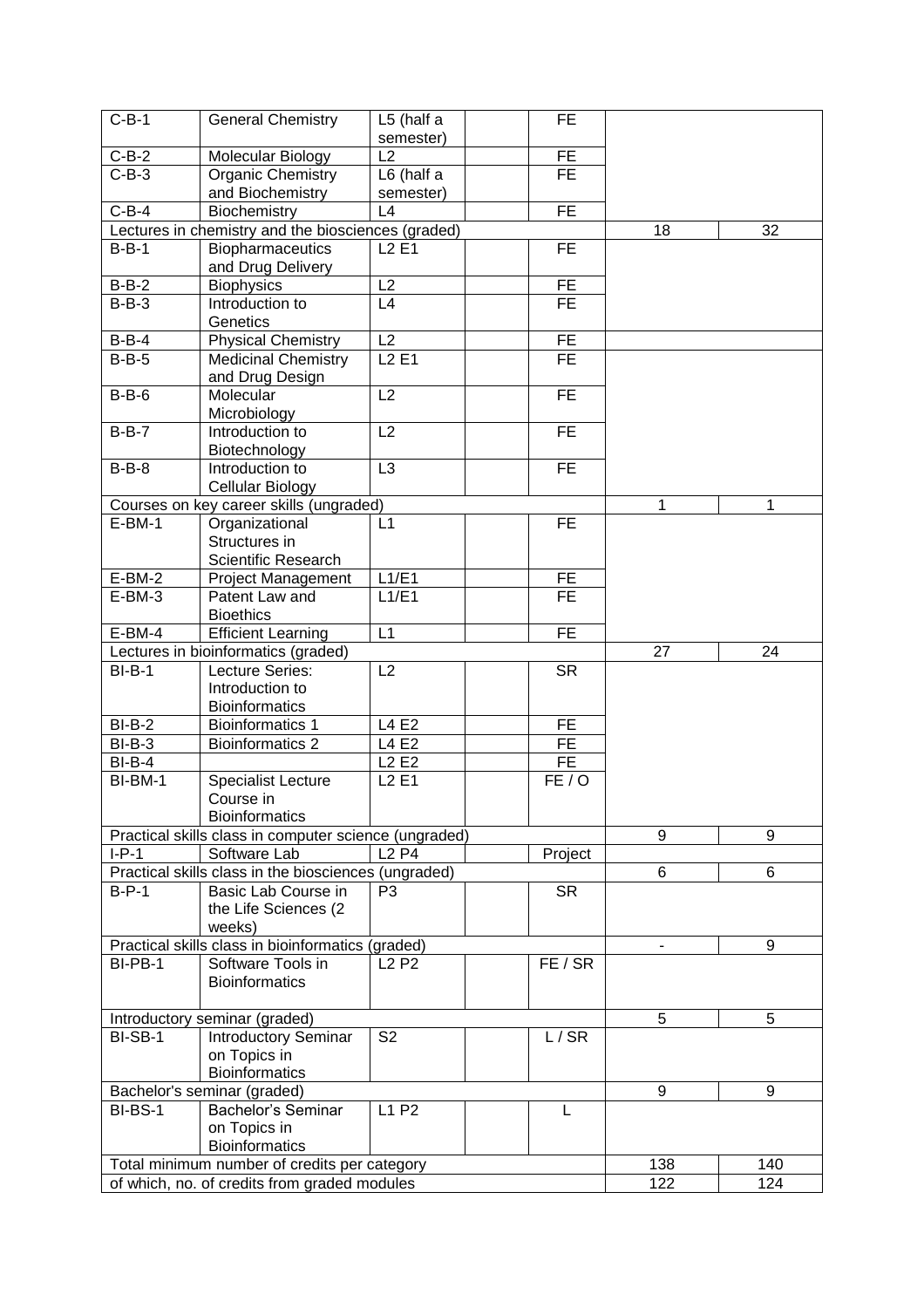As the Bachelor's thesis is worth 12 ECTS credits, the remaining 28 credits (BI) or 30 credits (CMB) may be accumulated by freely combining credits from other modules in the permitted categories, from tutoring students in an exercise or problem-solving class associated with a lecture course (4 credits per course), from English-language courses (maximum of 9 credits) and from the industrial placement/internship or international research project (14 credits) mentioned in Sec. 6(2).

In the column headed 'Type of assessment', 'FE' stands for a final written examination, 'O' for an oral examination, 'SR' for a summary report and 'L' for a lecture course.

(2) It is recommended that students taking the Bachelor's degree programme complete either an industrial work placement or internship (in a company specializing in bioinformatics, biotechnology or pharmaceuticals) of at least eight-weeks duration, or spend at least eight weeks conducting research at another university or research institution, preferably abroad.

(3) The freedom to combine modules in the Bachelor's programme is subject to the following restrictions:

In the case of the 'Lecture courses in fundamental areas of mathematics', only the combinations M-B-1 with M-B-2 or M-B-4 with M-B-5 are permitted. In the case of the 'Introductory lectures in chemistry and the biosciences', students can choose either module C-B-3 or module C-B-4.

(4) Academic credits are either graded or ungraded. A graded academic assessment or examination cannot be split into ungraded and graded credits.

(5) Students taking modules in the categories 'Lecture courses in fundamental areas of mathematics', 'Introductory lectures in computer science' and 'Lectures in bioinformatics' who fail an assessment or examination at the first scheduled attempt shall be permitted to retake the assessment or examination on one further occasion within the same examination or assessment period provided that the module completion deadline has not expired (cf. Section 13(4) of the Examination Regulations). In such cases, the first failed attempt shall be treated as if it had not occurred (cf. provisions governing the 'Freiversuch' option in Section 17(4) of the Examination Regulations). The completion deadline for the modules in these categories is the end of the sixth semester.

(6) A student who received academic credits for successfully completing a module listed in Section 5 is permitted to retake the assessment or examination on one further occasion within the same examination or assessment period and before the module completion deadline expires in order to improve the mark awarded (cf. Sec. 13(4) of the Examination Regulations). A student who has received academic credits for successfully completing other modules shall be permitted to retake the assessment or examination on one further occasion within the same examination period in order to improve the mark awarded, provided that the module coordinator gave notice at the beginning of the module that the final examination or assessment may be repeated for this purpose. The student shall be awarded the better of the two grades. In all other cases, students will not be permitted to repeat an assessment or examination for which they have already achieved at least the minimum pass mark.

(7) Each module element is offered at least once a year, with the exception of the 'Courses on key career skills', which are offered at least once every two years.

(8) The range of modules offered in the different module categories may be broadened for one or more semesters by adding other module elements that have been previously approved by the Examination Board. These additional module elements, their weighting in ECTS credits and their assignment to one or more of the proposed module categories will be announced before the semester begins.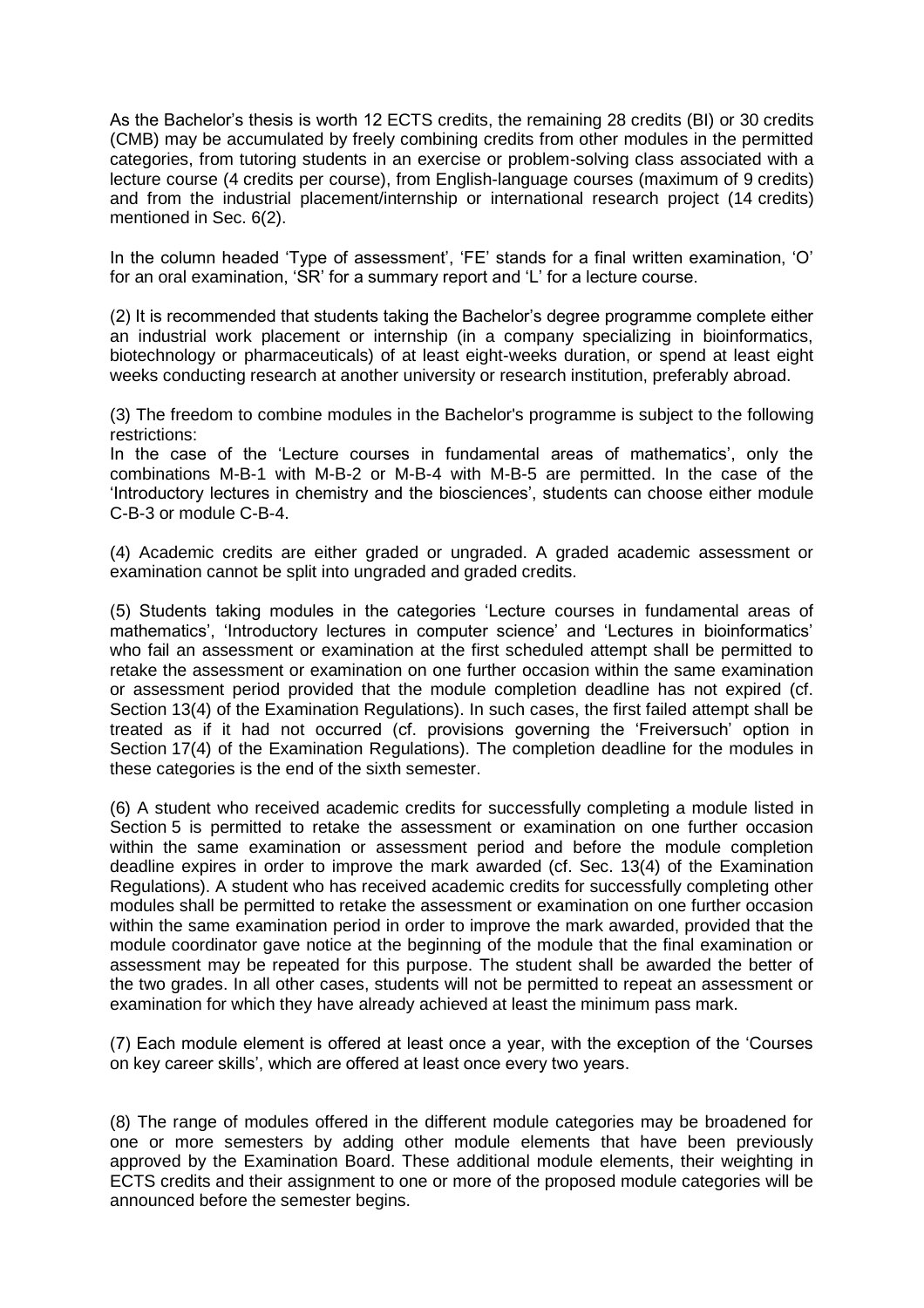(9) Course attendance may be compulsory for certain introductory seminars, exercise or problem-solving classes and practical skills classes. Students will be notified of this by the course coordinator at the beginning of the course.

## **Section 7 Bachelor's thesis and Bachelor's seminar**

(1) By completing a Bachelor's thesis, students demonstrate that they are able to work independently on tackling problems in the field of bioinformatics. The completion period for the Bachelor's thesis is three months. Students are awarded 12 ECTS credits for completing their Bachelor's thesis.

(2) Before registering as a candidate for the final assessment phase (Bachelor's thesis), each student shall have successfully completed a Bachelor's seminar in an area with direct relevance to the topic being addressed in the thesis and shall have given a presentation on the planned thesis project.

(3) Students shall register their thesis project with the Examinations Office no later than one semester after successfully completing the Bachelor's seminar. In order to register, a student shall submit to the Examination Office the slides used to present the student's thesis project in the Bachelor's seminar. Students who fail to meet this deadline will be required to successfully complete another Bachelor's seminar.

## **Section 8 Structure and content of the Master's degree programme**

(1) To graduate from the Master's programme in Bioinformatics, students shall earn a total of 120 credits as defined by the European Credit Transfer System (ECTS). As a rule, students are required to earn 30 credits per semester.

(2) As a rule, the language of instruction used in the module elements in the Master's programme is English. The coordinators of the Master's programme shall ensure that in each of the module categories a sufficient number of modules are offered in English so that students can acquire the required number of credits in the various categories in order to graduate.

The table below sets out the requirements for the Master's degree programme in Bioinformatics.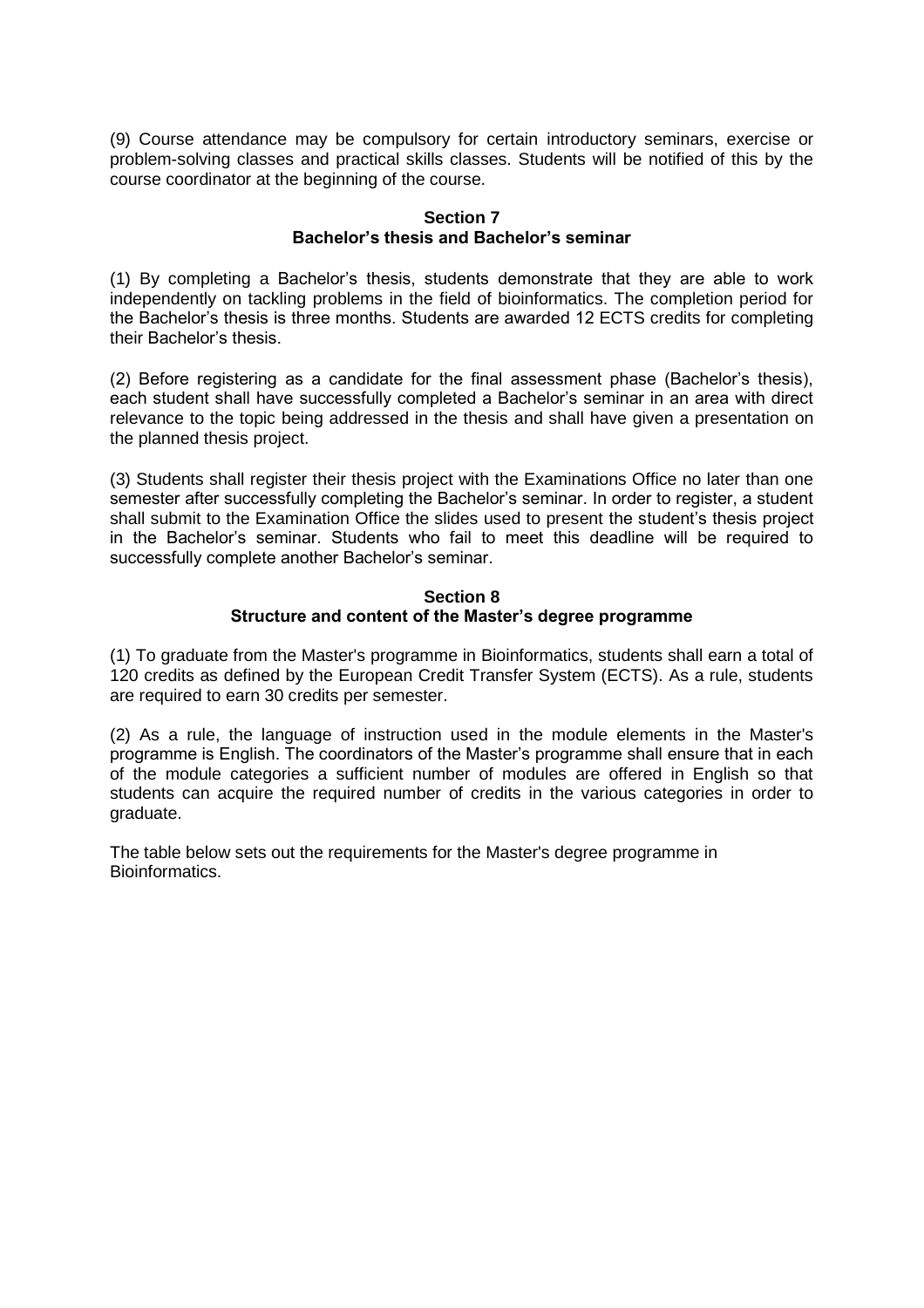| Module            | Title of module                                                 | hrs/wk                                       | <b>ECTS</b>      | Type of         | Min. no. of credits per |
|-------------------|-----------------------------------------------------------------|----------------------------------------------|------------------|-----------------|-------------------------|
| code              |                                                                 |                                              | credits          | examination     | category                |
|                   | Core lecture courses in computer science (graded)               |                                              |                  |                 | 18                      |
| $I-M-1$           | Data Structures and<br>Algorithms                               | L4 E2                                        | 9                | <b>FE</b>       |                         |
| $I-M-2$           | <b>Computer Graphics</b>                                        | L4 E2                                        | 9                | <b>FE</b>       |                         |
| $I-M-3$           | Database Systems                                                | L4 E2                                        | 9                | FE              |                         |
| $I-M-4$           | <b>Information Retrieval</b>                                    | L4 E2                                        | $\boldsymbol{9}$ | FE              |                         |
| $I-M-5$           | Artificial Intelligence                                         | L4 E2                                        | $\overline{9}$   | $\overline{FE}$ |                         |
| $I-M-6$           | Optimization                                                    | L4 E2                                        | $\overline{9}$   | FE              |                         |
| $I-M-7$           | <b>Geometric Modelling</b>                                      | L4 E2                                        | 9                | FE              |                         |
| $I-M-8$           | Introduction to                                                 | L4 E2                                        | $\overline{9}$   | <b>FE</b>       |                         |
|                   | <b>Computational Logic</b>                                      |                                              |                  |                 |                         |
| $I-M-9$           | Image Processing and                                            | <b>L4 E2</b>                                 | 9                | <b>FE</b>       |                         |
|                   | <b>Computer Vision</b>                                          |                                              |                  |                 |                         |
| $I-M-10$          | Software Engineering                                            | L4 E2                                        | 9                | FE              |                         |
| $I-M-11$          | Machine Learning                                                | <b>L4 E2</b>                                 | 9                | <b>FE</b>       |                         |
|                   | Advanced lectures in the biosciences (graded)                   |                                              |                  |                 | 12                      |
| $B-M-1$           | Molecular Biotechnology                                         | L2                                           | 3                | <b>FE</b>       |                         |
|                   | 2                                                               |                                              |                  |                 |                         |
| $B-M-2$           | The Human Genome                                                | L2                                           | 3                | FE.             |                         |
| $B-M-3$           |                                                                 | L <sub>2</sub> E <sub>1</sub> S <sub>1</sub> | 6                | FE              |                         |
| <b>B-M-4</b>      | <b>Bioreaction Engineering</b>                                  | L <sub>2</sub> E <sub>1</sub> S <sub>1</sub> | 6                | FE.             |                         |
| $B-M-5$           | <b>Specialist Lecture Course</b>                                | <b>L2 E1</b>                                 | 5                | FE/O            |                         |
|                   | in Bioscience                                                   |                                              |                  |                 |                         |
|                   | Advanced lectures in bioinformatics (graded)                    |                                              |                  |                 | 19                      |
| <b>BI-M-1</b>     | <b>Bioinformatics 3</b>                                         | L4E2                                         | 9                | FE.             |                         |
| BI-BM-1           | <b>Specialist Lecture Course</b>                                | <b>L2 E1</b>                                 | $\overline{5}$   | FE/O            |                         |
|                   | in Bioinformatics                                               |                                              |                  |                 |                         |
|                   | Practical skills class in the biosciences (ungraded)            |                                              |                  |                 | 5                       |
| BI-PM-1           | <b>Programming Course</b>                                       | P <sub>2</sub>                               | 5                | SR / FE         |                         |
| Key career skills |                                                                 |                                              |                  |                 | $\mathbf 0$             |
| (ungraded)        |                                                                 |                                              |                  |                 |                         |
| $E-BM-1$          | <b>Organizational Structures</b><br>in Scientific Research      | L1                                           | 1                | <b>FE</b>       |                         |
| $E-BM-2$          | Project Management                                              | L1/E1                                        | 1                | <b>FE</b>       |                         |
| $E-BM-3$          | Patent Law and Bioethics                                        | L1/E1                                        | 1                | <b>FE</b>       |                         |
|                   | Advanced practical skills classes in the biosciences (ungraded) |                                              |                  |                 | 0                       |
| $B-PM-1$          | Advanced Lab Course in                                          | P3                                           | 8                | <b>SR</b>       |                         |
|                   | the Life Sciences                                               |                                              |                  |                 |                         |
| Seminar (graded)  |                                                                 |                                              |                  |                 | $\overline{7}$          |
| BI-SM-1           | Seminar on Topics in                                            | S <sub>2</sub>                               | $\overline{7}$   | L/SR            |                         |
|                   | Bioinformatics (maximum                                         |                                              |                  |                 |                         |
|                   | of two)                                                         |                                              |                  |                 |                         |
|                   | Master's seminar (graded)                                       |                                              |                  |                 | 12                      |
| BI-MS-1           | Master's Seminar on                                             | S1 P3                                        | 12               | L               |                         |
|                   | <b>Topics in Bioinformatics</b>                                 |                                              |                  |                 |                         |
|                   | Total number of compulsory credits                              |                                              |                  |                 | 73                      |
|                   | of which, no. of credits from graded modules                    |                                              |                  |                 | 68                      |
|                   |                                                                 |                                              |                  |                 |                         |

As the Master's thesis is worth 30 ECTS credits, the remaining 17 credits may be accumulated from other modules in the permitted categories or from tutoring students in exercise or problem-solving classes associated with lecture courses (each worth 4 credits). The only restriction is that no more than two seminars (S-M-1) may be included on the Master's degree certificate.

In the column headed 'Type of assessment', 'FE' stands for a final written examination, 'O' for an oral examination, 'SR' for a summary report and 'L' for a lecture course.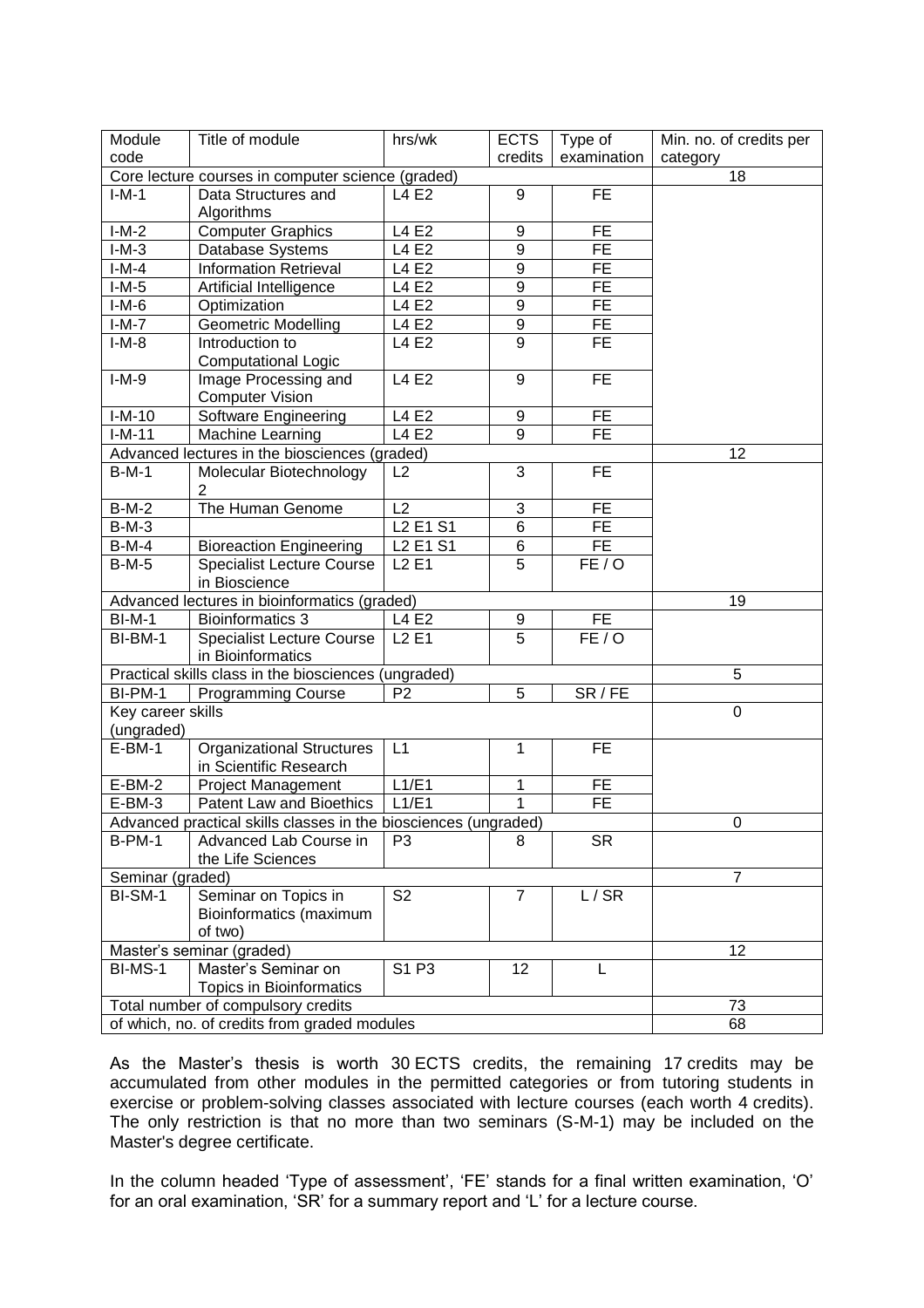(3) Academic credits are either graded or ungraded. A graded academic assessment or examination cannot be split into ungraded and graded credits.

(4) A student who received academic credits for successfully completing one of the 'Core lecture courses in computer science' is permitted to retake the assessment or examination on one further occasion within the same examination or assessment period and before the module completion deadline expires in order to improve the mark awarded (cf. Sec. 13(4) of the Examination Regulations). A student who has received academic credits for successfully completing other modules shall be permitted to retake the assessment or examination on one further occasion within the same examination period in order to improve the mark awarded, provided that the module coordinator gave notice at the beginning of the module that the final examination or assessment may be repeated for this purpose. The student shall be awarded the better of the two grades. In all other cases, students will not be permitted to repeat an assessment or examination for which they have already achieved at least the minimum pass mark.

(5) Each lecture course, practical skills class and seminar is offered at least once a year, with the exception of the 'Core lecture courses in computer science' and the 'Courses on key career skills', which are offered at least once every two years. At least two specialist lecture courses in bioinformatics are offered each semester.

(6) The range of modules offered in the different module categories may be broadened for one or more semesters by adding other module elements that have been previously approved by the Examination Board. These additional module elements, their weighting in ECTS credits and their assignment to one or more of the proposed module categories will be announced before the semester begins.

(7) Course attendance may be compulsory for certain seminars, exercise or problem-solving classes and practical skills classes. Students will be notified of this by the course coordinator at the beginning of the course.

#### **Section 9 Master's thesis and Master's seminar**

(1) By completing a Master's thesis, students demonstrate that they are able to work independently on tackling problems in the field of bioinformatics. The completion period for the Master's thesis is six months. Students are awarded 30 ECTS credits for completing their Master's thesis.

(2) Before registering as a candidate for the final assessment phase (Master's thesis), each student shall have successfully completed a Master's seminar in an area with direct relevance to the topic being addressed in the thesis and shall have given a presentation on the planned thesis project.

(3) Students shall register their thesis project with the Examinations Office no later than one semester after successfully completing the Master's seminar. In order to register, a student shall submit to the Examination Office the slides used to present the student's thesis project in the Master's seminar. Students who fail to meet this deadline will be required to successfully complete another Master's seminar.

#### **Section 10 10 Study plan and module catalogue**

The Center for Bioinformatics will compile (i) a module catalogue based on these study regulations that includes detailed information on the types and scope of the module elements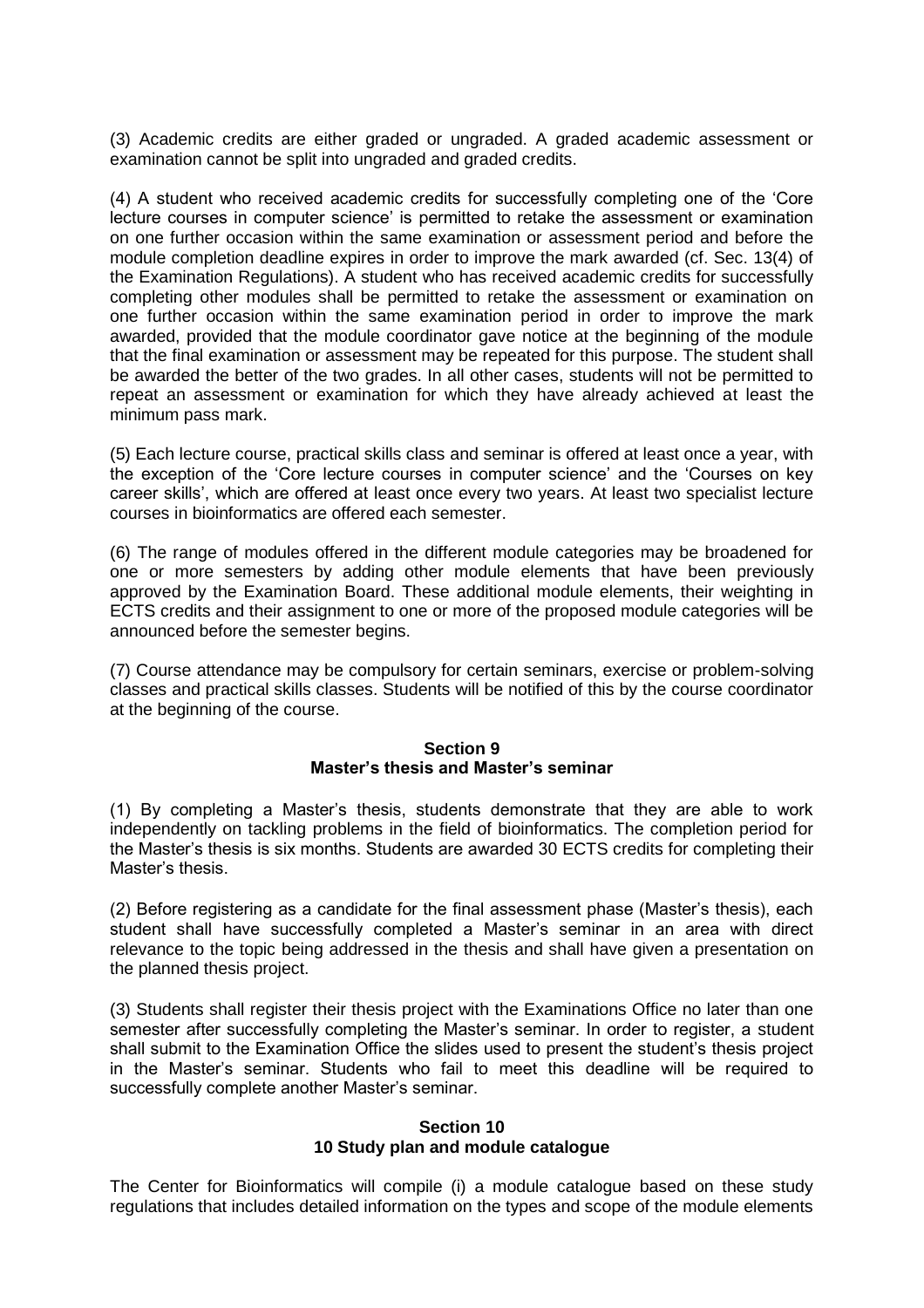offered, their content, learning objectives and the learning and teaching methods used, and (ii) a study plan with recommendations on how students can organize and structure their studies efficiently. The latest version of the study plan will be made available in suitable form at the start of each semester. The range of courses offered in the different module categories in a particular semester will be published in the Saarland University course catalogue for that semester.

#### **Section 11 Student advisory services**

(1) Students can seek advice on module- or programme-related issues from the teaching staff at the faculties participating in the programme. Specifically, questions concerning the programmes in bioinformatics can be addressed to members of professorial staff at the Center for Bioinformatics. Students may also seek advice from the departmental student organization ('Fachschaft').

(2) An orientation event is held for students in their first semester at the beginning of the semester's main teaching period. The orientation event provides new students with information on the study environment, the structure of the programme and the examination regulations.

## **Section 12 Study abroad period**

Students have the opportunity to spend part of the programme studying abroad. Students interested in studying abroad should obtain information and advice from a relevant source, take preparatory language courses as needed and should clarify credit transfer arrangements in accordance with the relevant examination regulations by completing a study abroad learning agreement. Information on study abroad opportunities, exchange programmes, scholarships and administrative formalities is available from Saarland University International Office or from the relevant departmental representative. As foreign host universities and scholarship-awarding bodies often have early application deadlines and long application processing times, study abroad applications should generally be submitted to the Examinations Office one year before the planned start date.

#### **Section 13 Commencement and transitional arrangements**

(1) These regulations shall come into force on the day after they are announced in the Official Bulletin of the Institutions of Higher Education in Saarland (*Dienstblatt der Hochschulen des Saarlandes*).

(2) Students who began studying for a degree in bioinformatics before these regulations entered into force may continue to study under the earlier study regulations of 8 June 2016 for a transitional period as specified in Section 38(2) of the Subject-Specific Provisions for the Examination Regulations Governing Bachelor's and Master's Degree Programmes in Bioinformatics at Saarland University of 21 January 2015 (Official Bulletin No. 22, p. 180).

Saarbrücken, 19 April 2016

President of Saarland University Univ.-Prof. Dr. Volker Linneweber